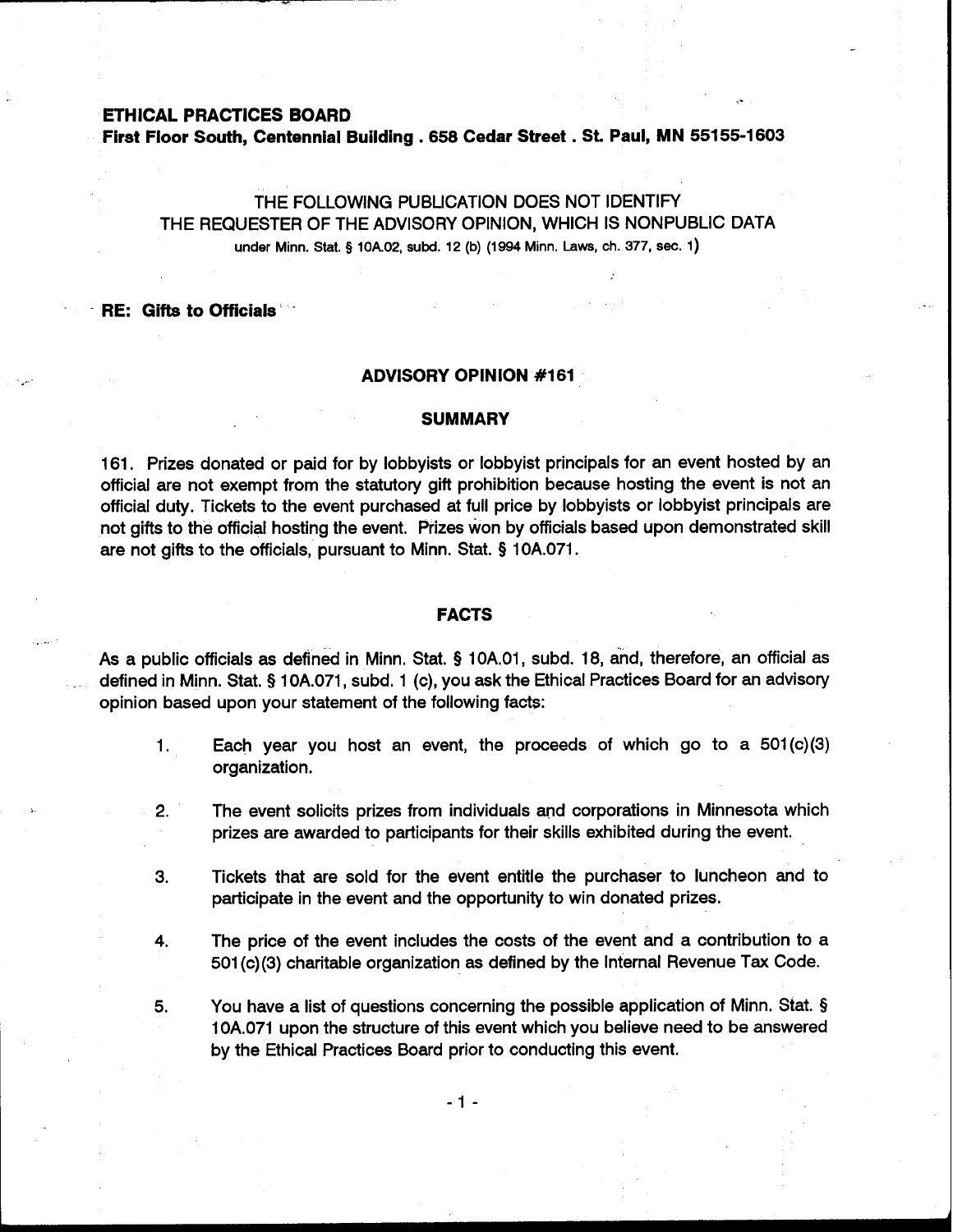### **QUESTION ONE**

Is a donation of prizes or funds to purchase a prize, which is donated by a lobbyist or a principal, to the event which you sponsor considered a "gift" to an official as defined in Minn. Stat. **9** 10A.071?

#### **OPINION**

Yes. Pursuant to Minn. Stat. § 10A.071, officials are prohibited from accepting gifts from lobbyists or lobbyist principals, subject to certain exceptions defined in the statute. The term "gift" is broadly defined by Minn. Stat. § 10A.071, subd. 1 (b), and includes money and a service that is given and received without the giver receiving consideration of equal or greater value in return.

## **QUESTION TWO**

Is a ticket to the charitable event purchased by a lobbyist or principal lobbyist from personal funds for participation in the event and subsequent donation to a 501(c)(3) charitable organization a "gift" to an official as defined in Minn. Stat. **5** 10A.071, subd. I?

#### **OPINION**

No. When a lobbyist or principal pays full price for participation in the event and the admission price includes the costs of the event and a contribution to a 501 (c)(3) charitable organization as defined by the Internal Revenue Tax Code, then the transaction is not a gift within the meaning of Minn. Stat. **9** 10A.071, subd. 1 (b).

#### **QUESTION THREE**

Since other officials as defined in Minn. Stat. **5** 10A.071, subd. 1 (c), may participate in this event, would their winning of a prize at the event, which is donated by a lobbyist or principal be considered a "gift" as defined in Minn. Stat. **9** 10A.071, subd. 1 (b)?

 $-2-$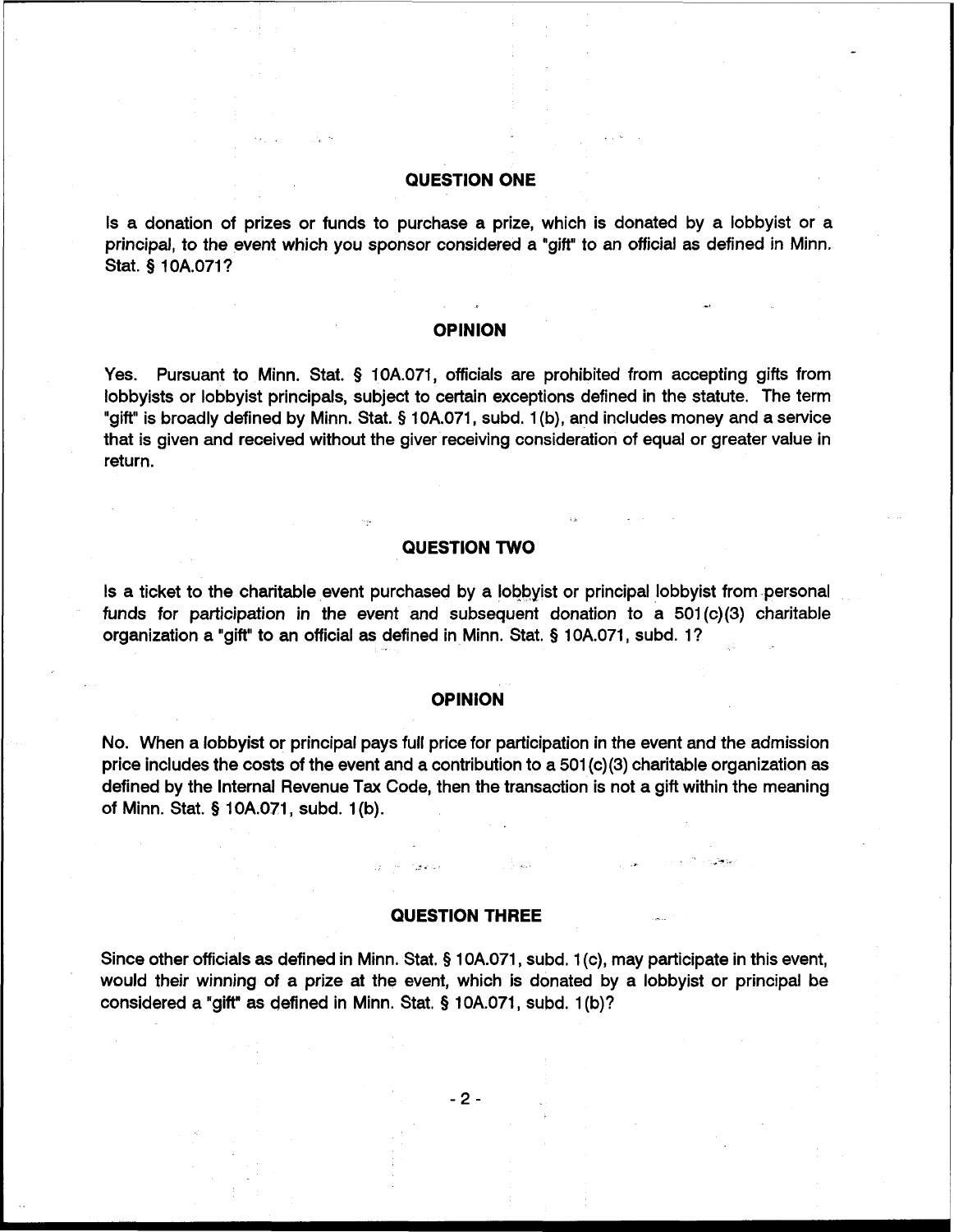#### **OPINION**

No. When a prize is presented to an official based upon the official's demonstrated skill in the event, the prize is not a gift within the meaning of Minn. Stat. **5** 10A.071, subd. 1 (b).

 $\ddotsc$ 

 $q_{-1}$  $\sqrt{q_{-1}}$   $q_{4}$ <br>Issued:  $q_{-1}$  $q_{4}$ <br> $q_{-1}$ <br> $q_{-1}$ <br> $q_{-1}$ <br> $q_{-1}$ <br> $q_{-1}$ <br> $q_{-1}$ <br> $q_{-1}$ <br> $q_{-1}$ <br> $q_{-1}$ <br> $q_{-1}$ 

Ethical Practices Board

#### .\_- .- **PERTINENT STATUTES**

Minn. Stat. § 1 OA.O1 DEFINITIONS provides:

Subd. 11. (a) "Lobbyist" means an individual:

(1) engaged for pay or other consideration, or authorized to spend money by another individual, association; political subdivision, or public higher education system, who spends more than five hours in any month or more than \$250, not including the individual's own travel expenses and membership dues, in any year, for the purpose of attempting to influence legislative action or administrative action, or the official action of a metropolitan governmental unit, by communicating or urging others to communicate with public or local officials.

Subd. 18. "Public official" means any:

(a) member of the legislature;

(b) constitutional officer in the executive branch and the officer's chief administrative deputy;

(c) member, chief administrative officer or deputy chief administrative officer of a state board or commission which has at least one of the following powers: (i) the power to adopt, amend or repeal rules, or (ii) the power to adjudicate contested cases or appeals;

(d) commissioner, deputy commissioner, or assistant commissioner of any state

 $-3-$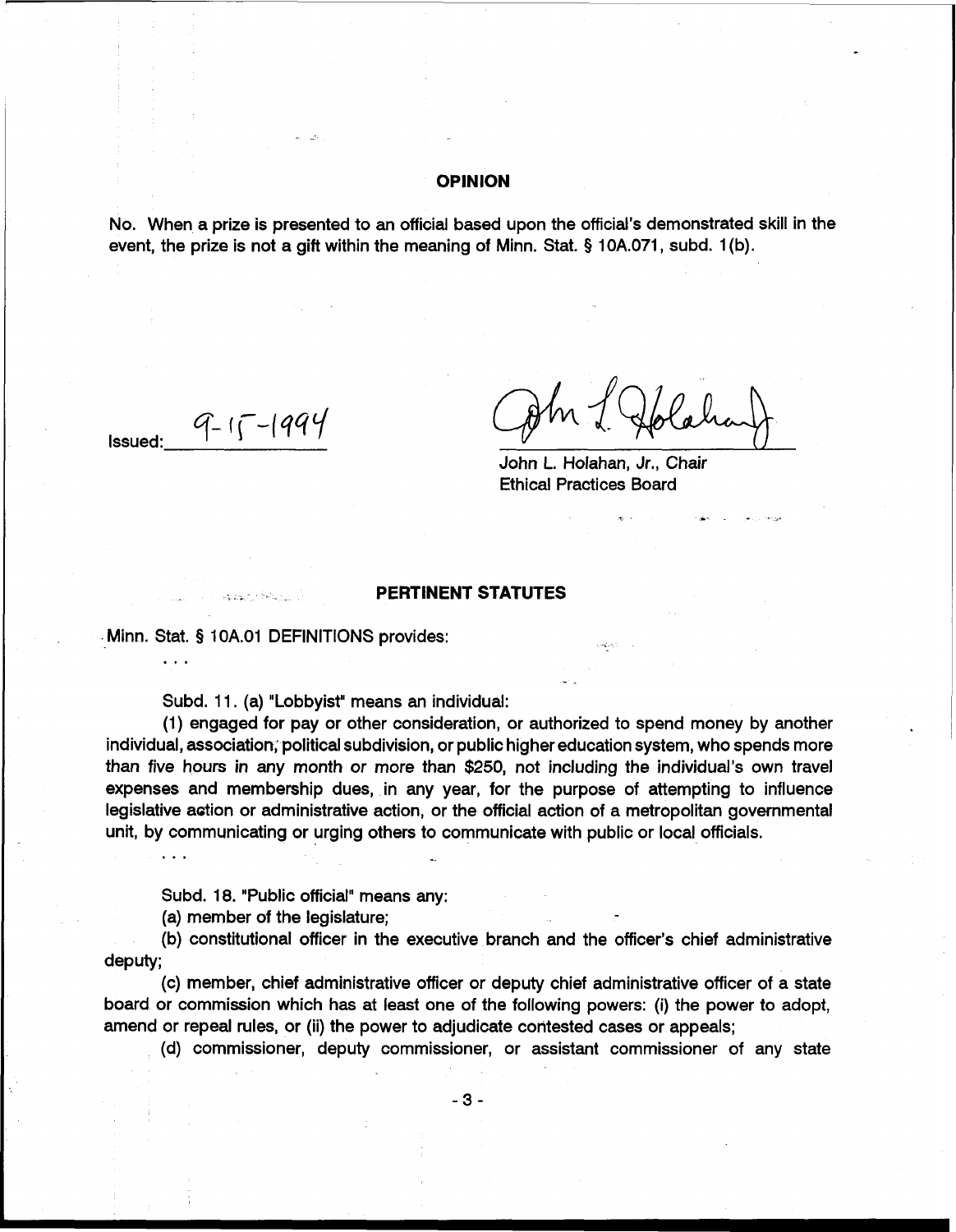department as designated pursuant to section 15.01 ;

- (e) individual employed in the executive branch who is authorized to adopt, amend or repeal rules or adjudicate contested cases;

(f) executive director of the state board of investment;

(g) executive director of the Indian affairs intertribal board;

(h) commissioner of the iron range resources and rehabilitation board;

(i) commissioner of mediation services;

**(j)** deputy of any official listed in clauses (e) to (i);

(k) judge of the workers' compensation court of appeals;

(I) administrative law judge or compensation judge in the state office of administrative hearings or referee in the department of jobs and training;

(m) solicitor general or deputy, assistant or special assistant attorney general;

(n) individual employed by the legislature as secretary of the senate, chief clerk of the house, revisor of statutes, or researcher, legislative analyst, or attorney in the office of senate counsel and research or house research;

(0) member or chief administrative officer of the metropolitan council, regional transit board, metropolitan transit commission, metropolitan waste control commission, metropolitan parks and open spaces commission, metropolitan airports commission or metropolitan sports facilities commission;

(p) the director of the racing commission, the director of the gambling control board, the director of the state lottery, and the deputy director of the state lottery;

(q) director or the division of gambling enforcement in the department of public safety;

(r) member or executive director of the higher education facilities authority; or

(s) member of the board of directors or president of the Minnesota world trade center corporation.

. . .

. Subd. 28. **Principal.** "Principal" means an individual or association that:

(1) spends more than \$500 in the aggregate in any calendar year to engage a lobbyist, compensate a lobbyist, or authorize the expenditure of money by a lobbyist; or

(2) is not included in clause (1) and spends a total of at least \$50,000 in any calendar year on efforts to influence legislative action, administrative action, or the official action of governmental units, as described in section 10A.04, subdivision 6.

Laws of 1994, Ch. 377, Sec. 5, created Minn. Stat. § 10A.071 CERTAIN GIFTS BY LOBBYISTS AND PRINCIPALS PROHIBITED which provides:

Subdivision 1. **Definitions.** (a) The definitions in this subdivision apply to this section.

(b) "Gift" means money, real or personal property, a service, a loan, a forbearance or forgiveness of indebtedness, or a promise of future employment, that is given and received without the giver receiving consideration of equal or greater value in return.

(c) "Official" means a public official, an employee of the legislature, or a local official of a metropolitan governmental unit.

 $-4-$